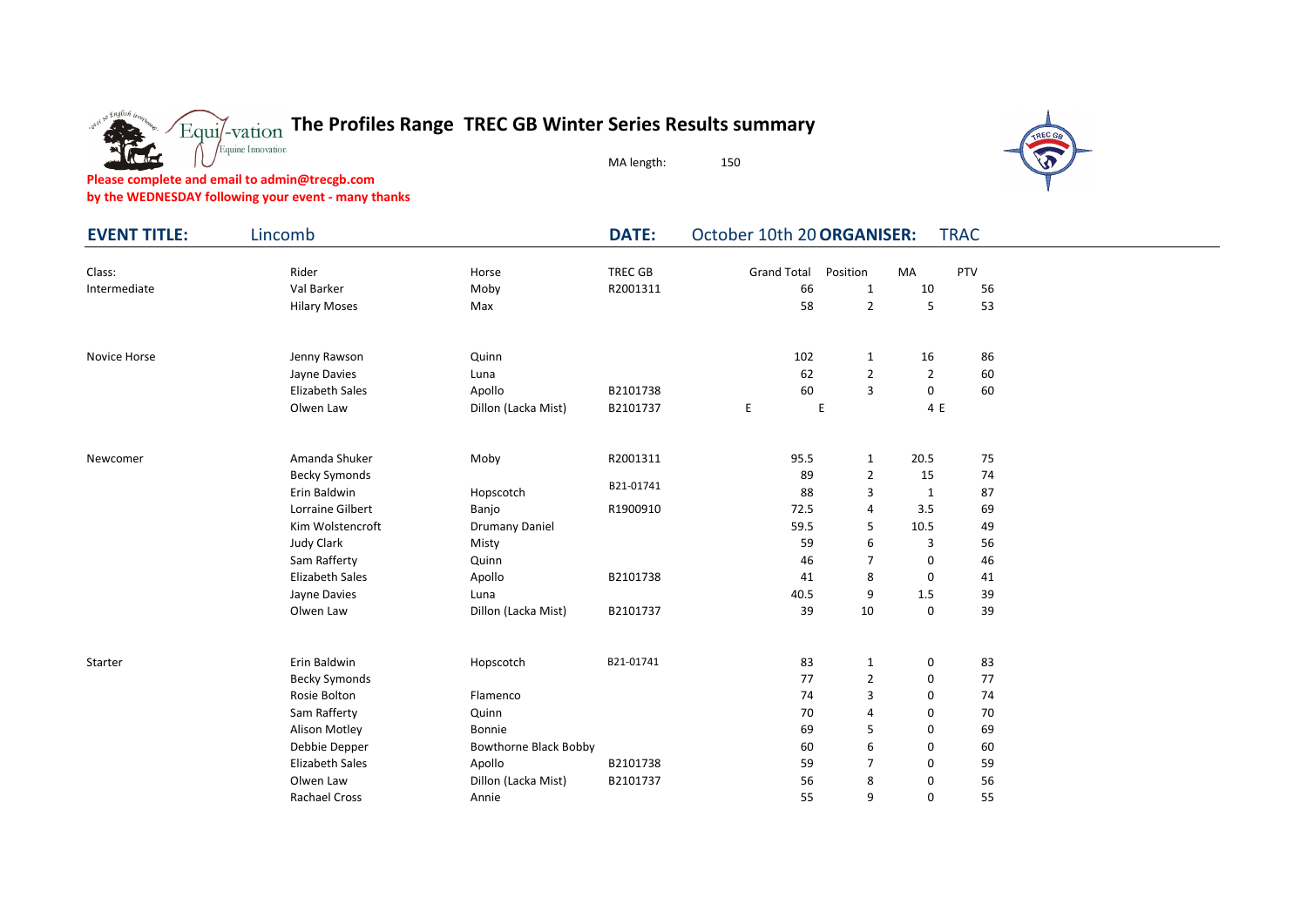|         | Liz Trotman       | Loki                  |          | 55 | 9              | 0           | 55 |
|---------|-------------------|-----------------------|----------|----|----------------|-------------|----|
|         | <b>Judy Clark</b> | Misty                 | B2101705 | 52 | 11             | 0           | 52 |
|         | Kim Wolstencroft  | Drumany Daniel        |          | 46 | 12             | 0           | 46 |
|         | Jane Colley       | Stan                  |          | 33 | 13             | 0           | 33 |
| In-hand | Val Barker        | Moby                  |          | 93 | 1              | 0           | 93 |
|         | Debbie Depper     | Bowthorne Black Bobby |          | 90 | $\overline{2}$ | 0           | 90 |
|         | Alison Motley     | Bonnie                |          | 84 | 3              | 0           | 84 |
|         | Rosie Bolton      | Flamenco              |          | 79 | 4              | 0           | 79 |
|         | Erin Baldwin      | Hopscotch             |          | 76 | 5              | 0           | 76 |
|         | Rachael Cross     | Annie                 |          | 75 | 6              | 0           | 75 |
|         | <b>Judy Clark</b> | Misty                 | B2101705 | 71 | 7              | 0           | 71 |
|         | Liz Trotman       | Loki                  |          | 70 | 8              | 0           | 70 |
|         | <b>Irene Crow</b> | Blue                  |          | 69 | 9              | $\mathbf 0$ | 69 |
|         | <b>Irene Crow</b> | Daffy                 |          | 68 | 10             | 0           | 68 |
|         | Kirsty Kirk       | Arabian Drift         |          | 62 | 11             | $\mathbf 0$ | 62 |
|         | Lorraine Gilbert  | Banjo                 | R1900910 | 52 | 12             | 0           | 52 |
|         | Jane Colley       | Stan                  |          | 52 | 12             | 0           | 52 |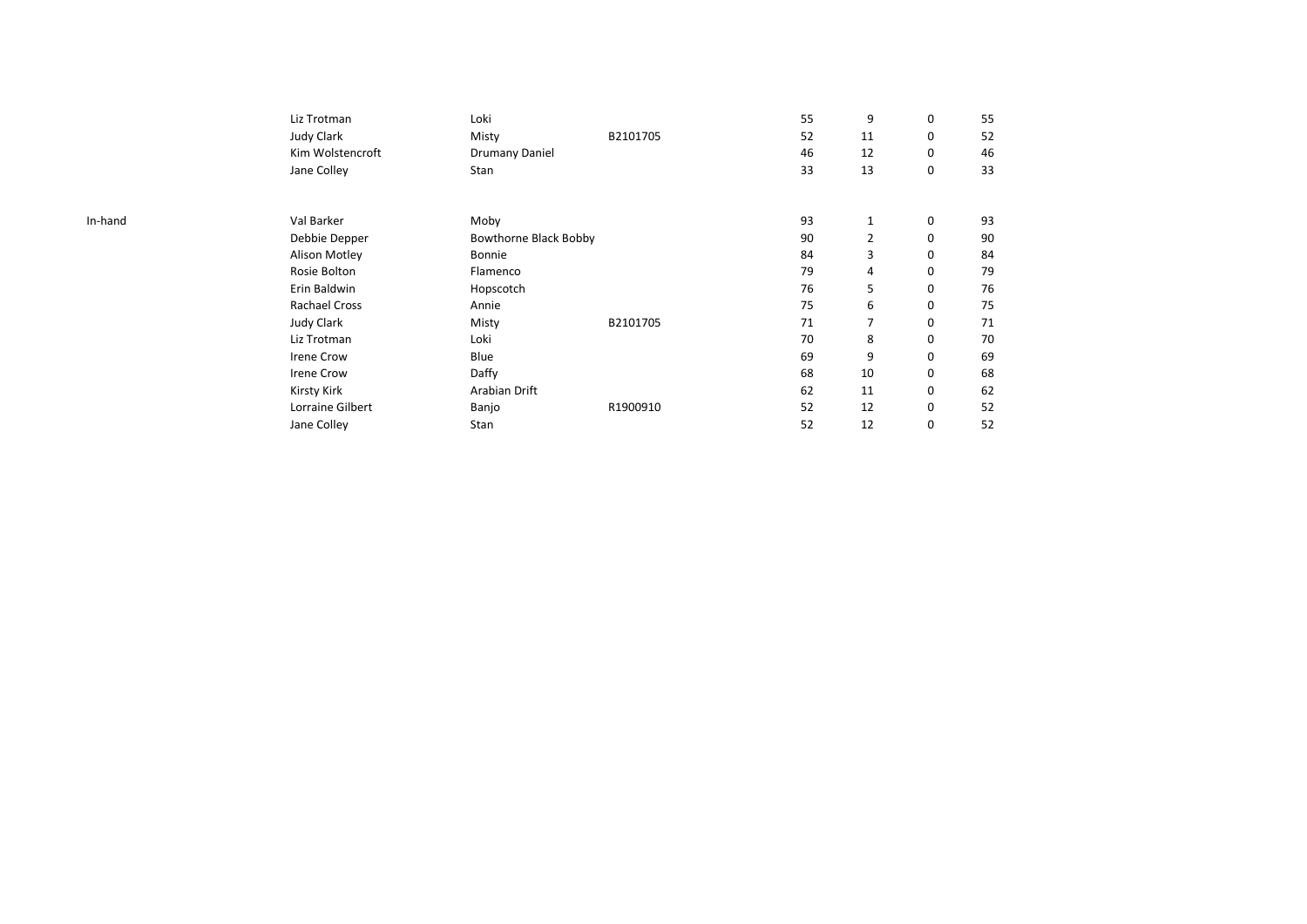| <b>All Dealers</b>                 | Equi/-vation                 | The Profiles Range TREC GB Winter Series Class summary                                                                                                                                                                               |              |                             |                                       |            |                         |     |                        |      |                                 |              |          |
|------------------------------------|------------------------------|--------------------------------------------------------------------------------------------------------------------------------------------------------------------------------------------------------------------------------------|--------------|-----------------------------|---------------------------------------|------------|-------------------------|-----|------------------------|------|---------------------------------|--------------|----------|
| <b>KLAE</b><br><b>EVENT TITLE:</b> | Equine Innovation<br>Lincomb |                                                                                                                                                                                                                                      | <b>DATE:</b> |                             | October 10th 202: ORGANISER:          |            | <b>TRAC</b>             |     |                        |      |                                 | TREC GB      |          |
| <b>Class:</b>                      | Intermediate                 |                                                                                                                                                                                                                                      |              |                             |                                       |            |                         |     |                        |      |                                 |              |          |
| <b>RIDER</b>                       | <b>TREC GB NO</b>            | <b>Contract Control Control Contract Contract Contract Contract Contract Contract Contract Contract Contract Contract Contract Contract Contract Contract Contract Contract Contract Contract Contract Contract Contract Contrac</b> | Corridor     | <b>Kilphaneer</b><br>S Bend | Road Closed<br><b>Bridge</b><br>Ditch | Cloverlear | Deductions for circling | PTV | CANTER<br><b>TOTAL</b> | WALF | <b>MA</b><br><b>TOTAL TOTAL</b> | <b>GRAND</b> | POSITION |
| Val Barker                         | R2001311                     | Moby                                                                                                                                                                                                                                 |              |                             |                                       |            |                         |     |                        |      |                                 | 66           |          |
| <b>Hilary Moses</b>                |                              | Max                                                                                                                                                                                                                                  |              |                             |                                       |            |                         |     |                        |      |                                 | 58           |          |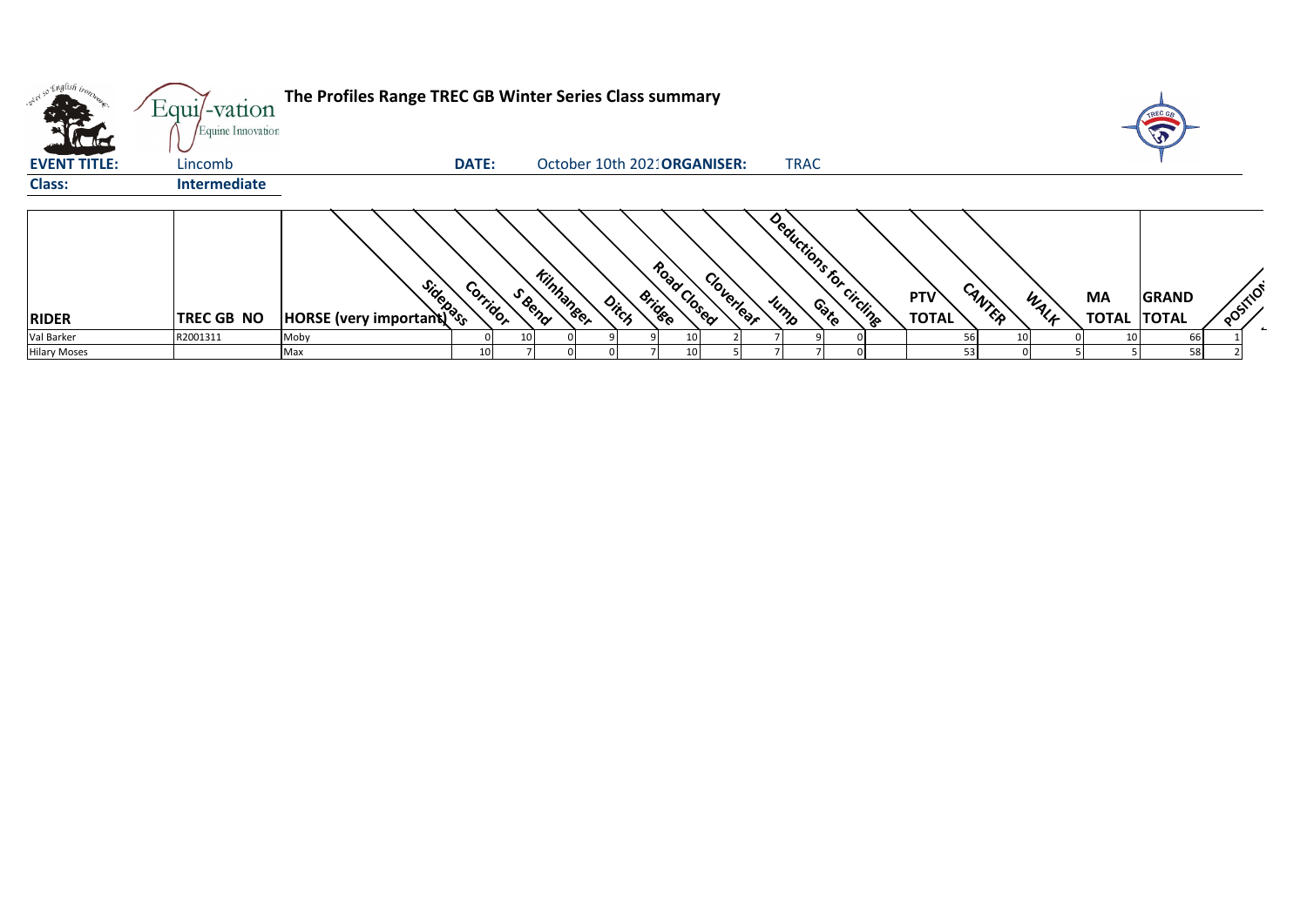| what so English trong               | Equi/-vation                 | The Profiles Range TREC GB Winter Series Class summary  |              |        |                  |                              |    |                                     |    |       |                         |  |                     |        |      |    | TREC GB                            |          |  |
|-------------------------------------|------------------------------|---------------------------------------------------------|--------------|--------|------------------|------------------------------|----|-------------------------------------|----|-------|-------------------------|--|---------------------|--------|------|----|------------------------------------|----------|--|
| <b>Allah</b><br><b>EVENT TITLE:</b> | Equine Innovation<br>Lincomb |                                                         | <b>DATE:</b> |        |                  | October 10th 202: ORGANISER: |    |                                     |    |       | <b>TRAC</b>             |  |                     |        |      |    | E                                  |          |  |
| <b>Class:</b>                       | <b>Novice Horse</b>          |                                                         |              |        |                  |                              |    |                                     |    |       |                         |  |                     |        |      |    |                                    |          |  |
| <b>RIDER</b>                        | <b>TREC GB NO</b>            | Ticket Punch<br><b>HORSE</b> (very<br>$ $ important $ $ | Corridor     | S Bend | <b>Kinhanger</b> | Ditch                        |    | Arena Immobility<br>Led Road Closed |    | Mount | Deductions for Circline |  | PTV<br><b>TOTAL</b> | CANTER | WALK | MA | <b>GRAND</b><br><b>TOTAL TOTAL</b> | POSTIICA |  |
| Jenny Rawson                        |                              | Quinn                                                   |              | 10     |                  |                              |    | 10 <sub>l</sub>                     | 10 |       |                         |  |                     | 86     | 15   | 16 | 102                                |          |  |
| Jayne Davies                        |                              | Luna                                                    |              |        |                  |                              |    | 10 <sup>1</sup>                     |    |       |                         |  |                     | 60     |      |    | 62                                 |          |  |
| <b>Elizabeth Sales</b>              | B2101738                     | Apollo                                                  |              | 10     | 10               |                              | 10 | 10 <sup>1</sup>                     | 10 |       |                         |  |                     | 60     |      |    | 60                                 |          |  |
| Olwen Law                           | B2101737                     | Dillon (Lacka Mist)                                     |              |        |                  |                              |    | 10                                  |    | 7 E   |                         |  |                     |        |      |    |                                    |          |  |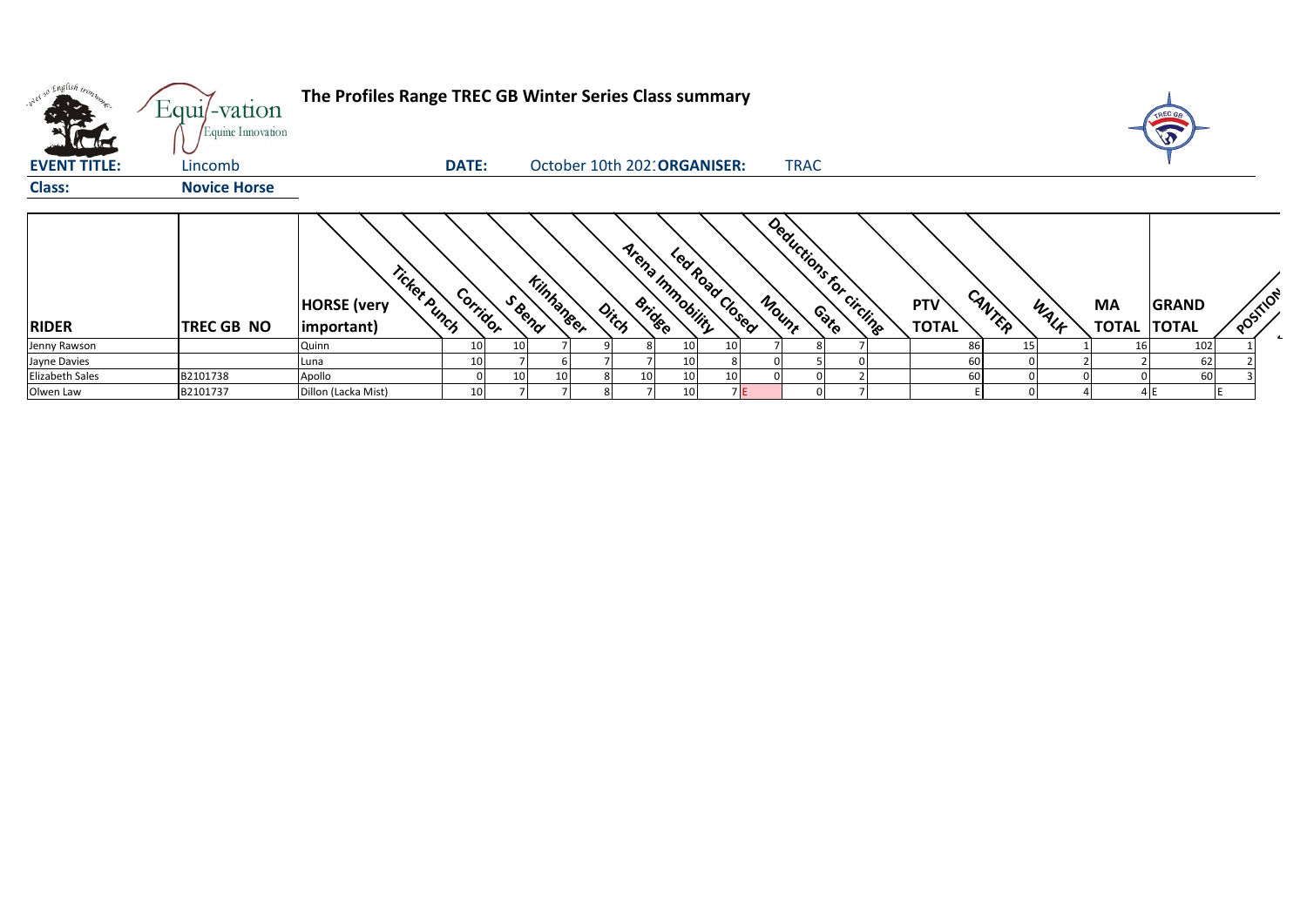| where so English trong | Equi/-vation      | The Profiles Range TREC GB Winter Series Class summary       |                                |                           |                              |    |                         |                     |    |                 |      |                    |                              |          |                          |
|------------------------|-------------------|--------------------------------------------------------------|--------------------------------|---------------------------|------------------------------|----|-------------------------|---------------------|----|-----------------|------|--------------------|------------------------------|----------|--------------------------|
|                        | Equine Innovation |                                                              |                                |                           |                              |    |                         |                     |    |                 |      |                    |                              |          |                          |
| <b>EVENT TITLE:</b>    | Lincomb           | <b>DATE:</b>                                                 |                                |                           | October 10th 202: ORGANISER: |    | <b>TRAC</b>             |                     |    |                 |      |                    |                              |          |                          |
| <b>Class:</b>          | <b>Newcomer</b>   |                                                              |                                |                           |                              |    |                         |                     |    |                 |      |                    |                              |          |                          |
| <b>RIDER</b>           | TREC GB NO        | <b>HORSE</b> (very<br>$o_{i_{\zeta_{\zeta}} }$<br>important) | Fallen Branches<br>Road Closed | Led Corridor<br>File OF B | Leasena<br>Mount             |    | Deductions for circline | PTV<br><b>TOTAL</b> |    | CANTER          | WALK | MA<br><b>TOTAL</b> | <b>GRAND</b><br><b>TOTAL</b> | POSITION | $\overline{\phantom{a}}$ |
| Amanda Shuker          | R2001311          | Moby                                                         | 10                             | 10                        | 10 <sup>1</sup><br>10        | 10 |                         |                     | 75 | <b>15</b>       | 5.5  | 20.5               | 95.5                         |          |                          |
| <b>Becky Symonds</b>   |                   |                                                              | 10                             |                           | 10                           | 10 | 10                      |                     | 74 | 15 <sup>1</sup> |      | 15                 | 89                           |          |                          |
| Erin Baldwin           | B21-01741         | Hopscotch                                                    | 10                             | 10                        | 10<br>10                     |    | 10<br>$\Omega$          |                     | 87 |                 |      |                    | 88                           |          |                          |
| Lorraine Gilbert       | R1900910          | Banjo                                                        |                                | 10                        | 10 <sup>1</sup><br>10        |    | 8                       |                     | 69 |                 | 3.5  | 3.5                | 72.5                         |          |                          |
| Kim Wolstencroft       |                   | <b>Drumany Daniel</b>                                        | 10                             |                           |                              |    |                         |                     | 49 |                 |      | 10.5               | 59.5                         |          |                          |
| <b>Judy Clark</b>      |                   | Misty                                                        | 10                             |                           | 10 <sup>1</sup><br>10        |    |                         |                     | 56 |                 |      |                    | 59                           |          |                          |
| Sam Rafferty           |                   | Quinn                                                        | 10                             |                           |                              |    |                         |                     | 46 |                 |      |                    | 46                           |          |                          |
| <b>Elizabeth Sales</b> | B2101738          | Apollo                                                       | 10                             |                           | 10                           |    | 10                      |                     | 41 |                 |      |                    | 41                           |          |                          |
| Jayne Davies           |                   | Luna                                                         | 10                             |                           |                              |    |                         |                     | 39 |                 | 1.5  | 1.5                | 40.5                         |          |                          |
| Olwen Law              | B2101737          | Dillon (Lacka Mist)                                          |                                |                           | 10                           |    |                         |                     | 39 |                 |      |                    | 39                           | 10       |                          |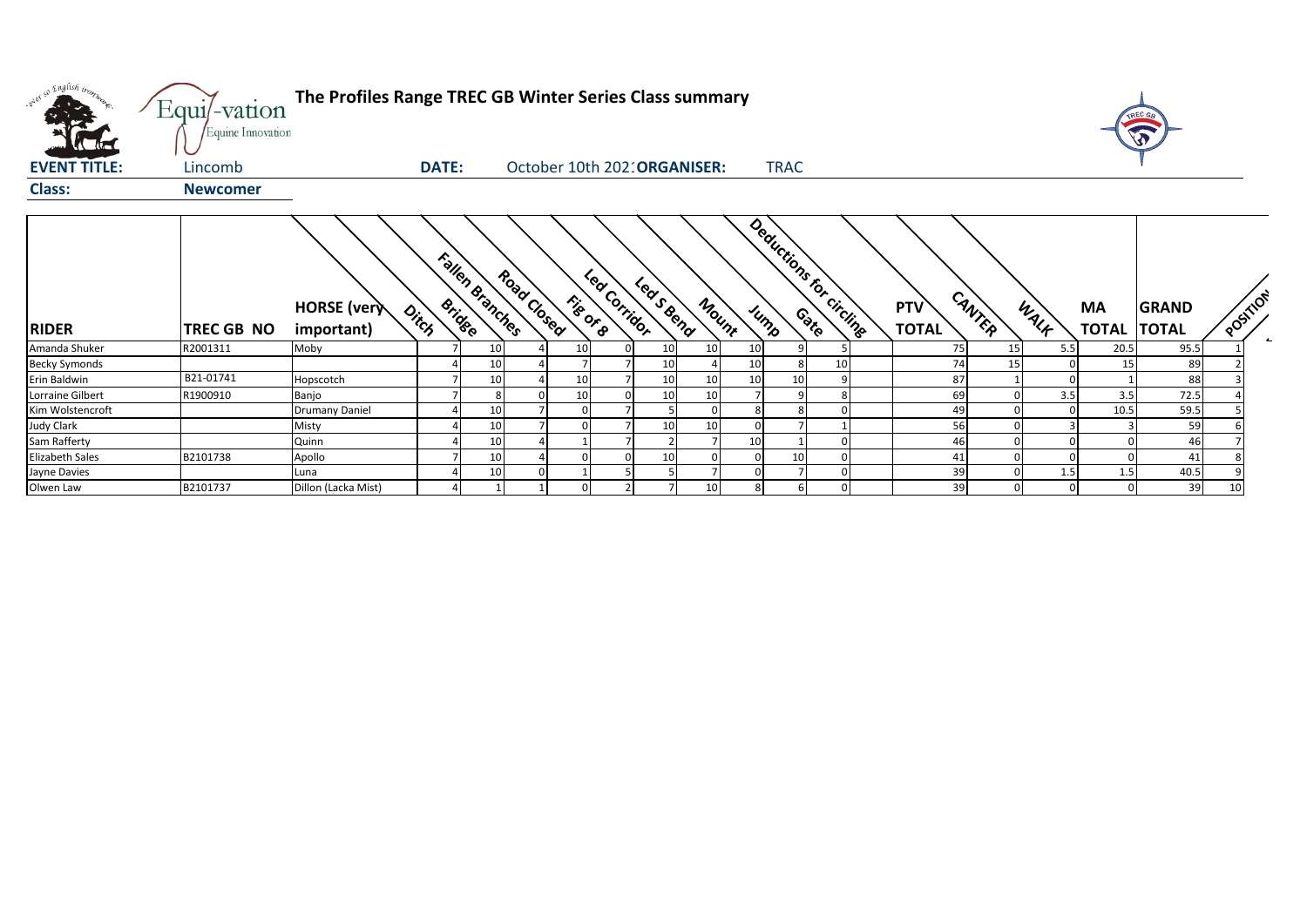